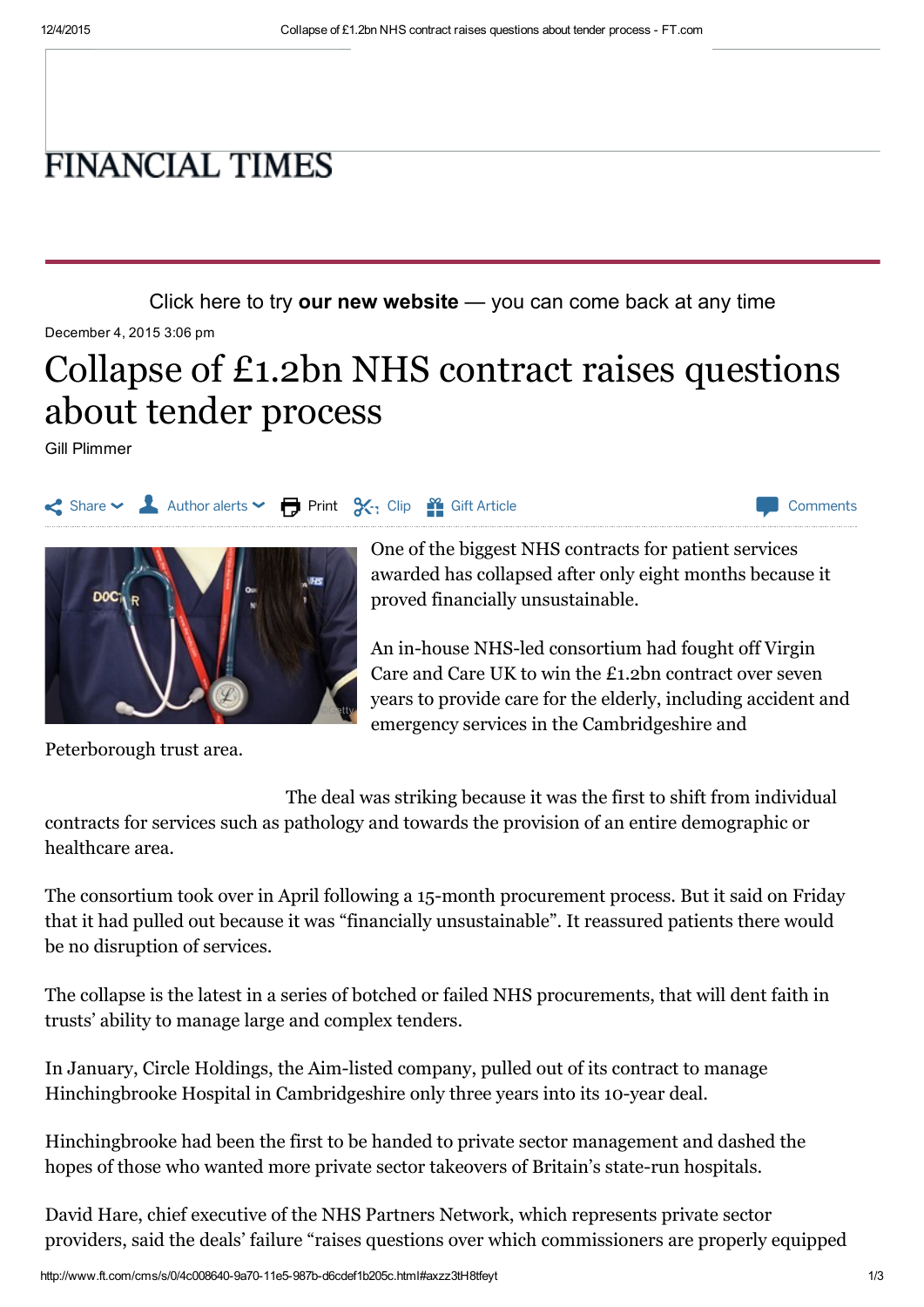to run large-scale complex competitive tenders".

Even so, he said commissioners would continue to put tenders out after a slowdown due to this year's general election.

In the case of [Cambridgeshire](http://www.ft.com/cms/s/0/112e93c4-a77c-11e3-9c7d-00144feab7de.html#axzz3tH8tfeyt) and Peterborough , UnitingCare, a consortium between Cambridge university Hospitals and Cambridgeshire and Peterborough NHS Foundation Trust, had won the bid after a procurement process that reportedly cost the trust more than £1m.

The competition attracted international bidders but several pulled out, including the FTSE 100-listed Capita on the grounds that it was financially unviable.

The tender was worth £800m over five years, with a potential extension to seven years, taking the price to £1.2bn.

Michelle Tempest, a partner at Candesic, a healthcare consultancy, said it was "disappointing" the deal had fallen through but added that the health budget had always been too low per head of population in the region.

[The failure] raises questions over which commissioners are properly equipped to run large-scale complex competitive tenders

 David Care, NHS Partners Network

She added that it raised questions over plans to devolve more health services to local authorities such as Manchester. "This is all new territory for the NHS and they will need time to build the skills and expertise," she said.

Despite the failures, private sector providers are confident of more opportunities as the NHS struggles with mounting deficits.

A £1.2bn contract for cancer and end of life care services in Staffordshire and Stoke is due to be awarded imminently. Interserve, which also provides probation services in the UK, is thought to be the lead contender in a competition to provide cancer treatment facilities including radiotherapy, breast screening, nursing and surgery.

In June, Capita won a deal worth a potential £1bn over seven to 10 years to supply GPs, opticians, pharmacists and dentists with back-office services.

Dr Neil Modha, chief clinical officer of Cambridgeshire & Peterborough Clinical Commissioning Group and Keith Spencer, chief executive of Uniting Care, said in a joint statement: "We are clear that the innovative model of care for older people and people with long term conditions brings benefits for patients and the whole health and care system and we are all agreed that we wish to keep this model of integrated service delivery.

"The CCG will be working with all providers of services in the coming days to ensure that there is a smooth transition for all concerned."



http://www.ft.com/cms/s/0/4c008640-9a70-11e5-987b-d6cdef1b205c.html#axzz3tH8tfeyt 2/3